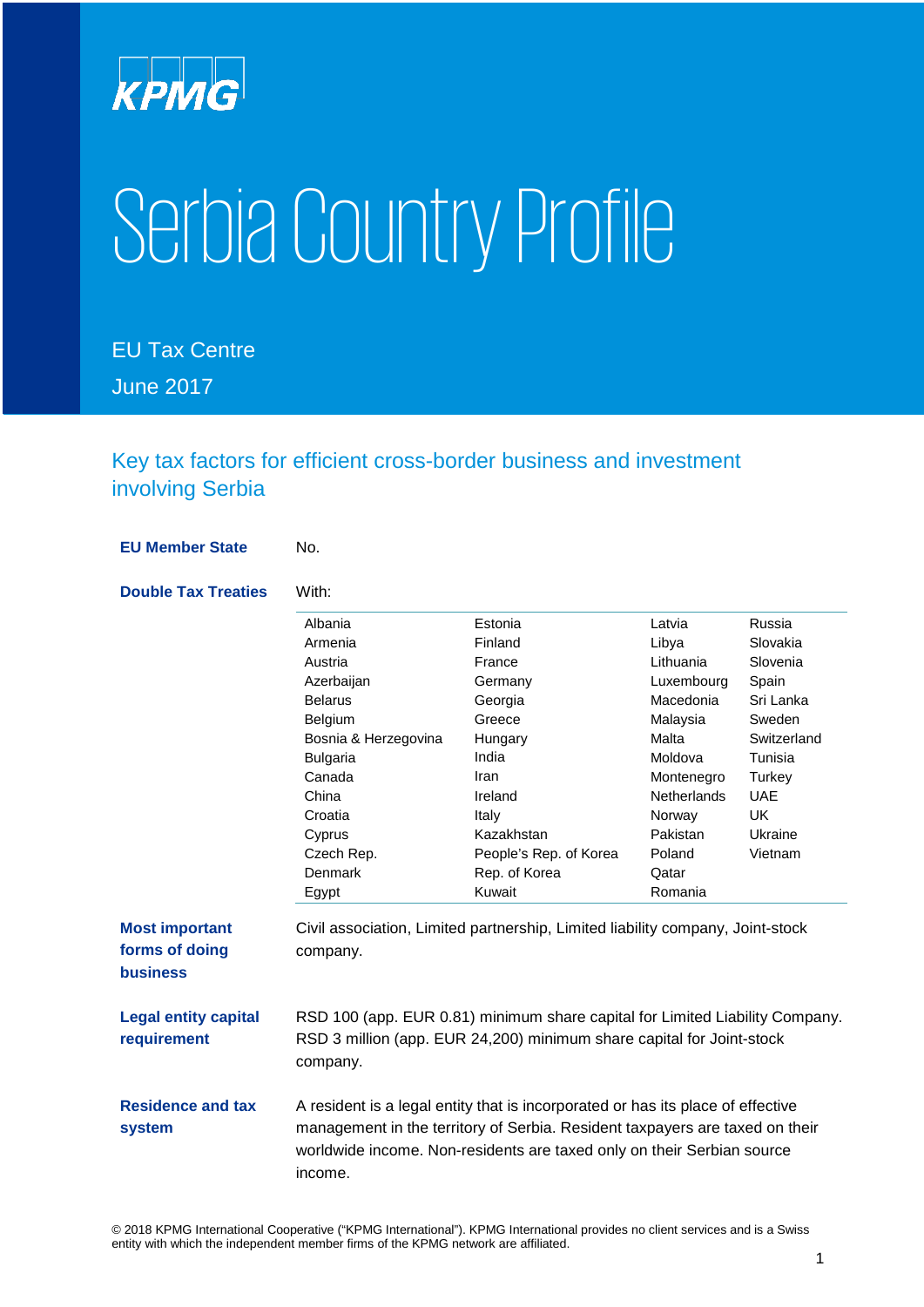| <b>Compliance</b><br>requirements for CIT<br>purposes | CIT return is to be filed within 180 days. As of 2016, in case of bankruptcy or<br>liquidation, CIT return is to be filed 60 days from the moment of<br>bankruptcy/liquidation procedure initiation and bankruptcy/liquidation procedure<br>closure. In case of mergers and acquisition, when a company ceases to exist,<br>the deadline is 60 days from the merger/acquisition. |
|-------------------------------------------------------|----------------------------------------------------------------------------------------------------------------------------------------------------------------------------------------------------------------------------------------------------------------------------------------------------------------------------------------------------------------------------------|
| <b>Corporate income</b><br>tax rate                   | The statutory corporate income tax rate is 15 percent.                                                                                                                                                                                                                                                                                                                           |
| <b>Withholdin tax rates</b>                           | On dividends paid to non-resident companies                                                                                                                                                                                                                                                                                                                                      |
|                                                       | 20 percent.                                                                                                                                                                                                                                                                                                                                                                      |
|                                                       | On interest paid to non-resident companies                                                                                                                                                                                                                                                                                                                                       |
|                                                       | 20 percent / 25 percent. 25 percent rate is applicable on interest payments<br>made to legal entities in jurisdictions with preferential tax system.                                                                                                                                                                                                                             |
|                                                       | On patent royalties and certain copyright royalties paid to non-resident<br>companies                                                                                                                                                                                                                                                                                            |
|                                                       | 20 percent / 25 percent. The 25 percent rate is applicable on royalty payments<br>made to legal entities in jurisdictions with a preferential tax system.                                                                                                                                                                                                                        |
|                                                       | On fees for technical services                                                                                                                                                                                                                                                                                                                                                   |
|                                                       | 20 percent applies on service fees, in case the services are rendered or used in<br>Serbia, or that are to be rendered in Serbia.                                                                                                                                                                                                                                                |
|                                                       | 25 percent on service fees paid to the legal entities in jurisdictions with<br>preferential tax system.                                                                                                                                                                                                                                                                          |
|                                                       | On other payments                                                                                                                                                                                                                                                                                                                                                                |
|                                                       | 20 percent rate applies to lease and sub-lease payments related to immovable<br>or movable property located in Serbia.                                                                                                                                                                                                                                                           |
|                                                       | 25 percent applies on service fees paid to the legal entities in jurisdictions with<br>preferential tax system, regardless of the place the services are being<br>rendered/used.                                                                                                                                                                                                 |
|                                                       | 20/25 percent WHT applies to entertainment, musical, artistic and sports fees<br>paid to non-residents that are not subject to personal income tax and 1 percent<br>WHT on the purchase of secondary raw materials.                                                                                                                                                              |
|                                                       | The 25 percent rate applies to certain payments made to legal entities in<br>jurisdictions with a preferential tax system.                                                                                                                                                                                                                                                       |
|                                                       | <b>Branch withholding tax</b>                                                                                                                                                                                                                                                                                                                                                    |
|                                                       | No.                                                                                                                                                                                                                                                                                                                                                                              |
|                                                       |                                                                                                                                                                                                                                                                                                                                                                                  |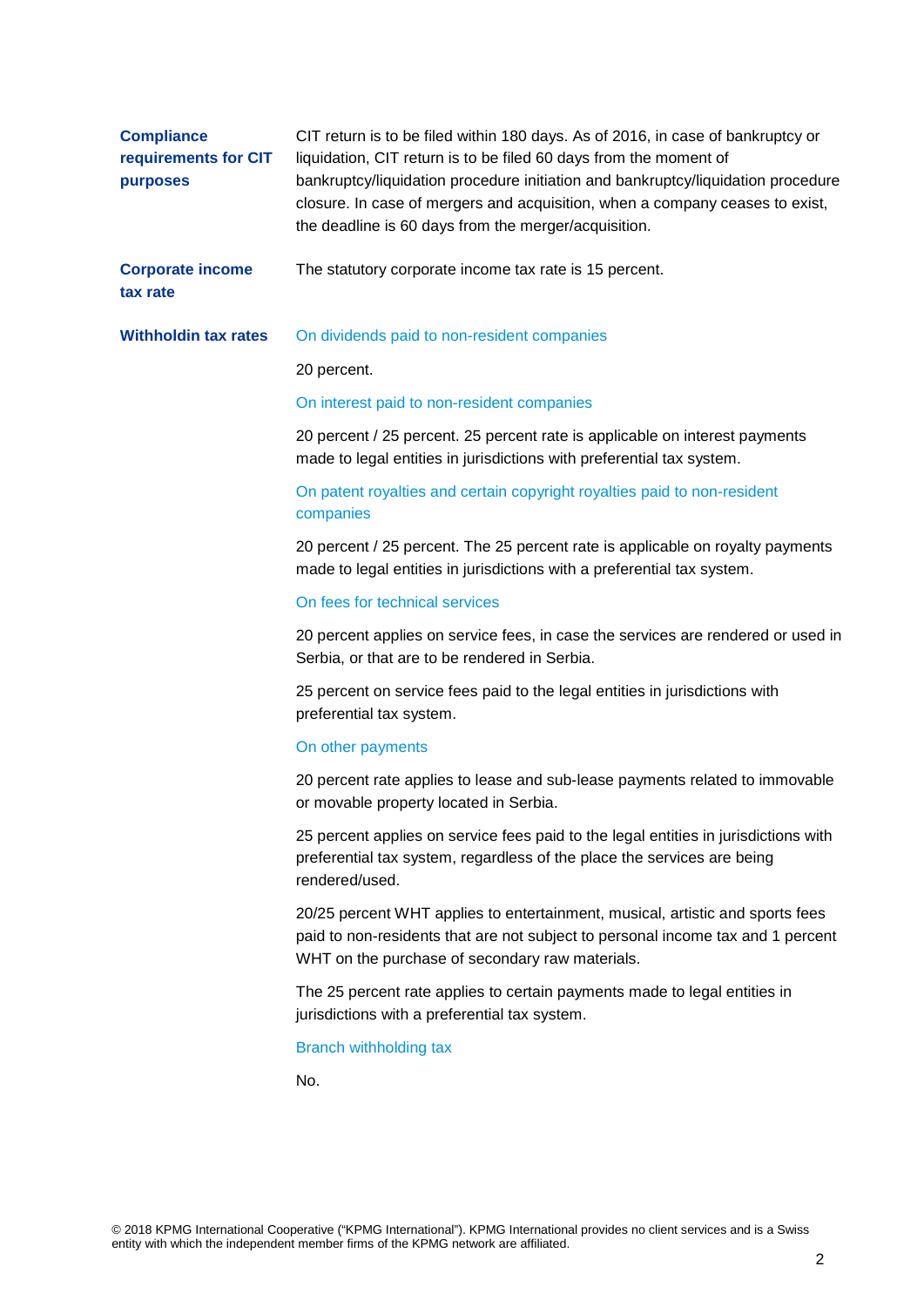| <b>Holding rules</b>                                    | Dividend received from resident/non-resident subsidiaries?                                                                                                                                                                                                                                                                                                                                                                                                           |
|---------------------------------------------------------|----------------------------------------------------------------------------------------------------------------------------------------------------------------------------------------------------------------------------------------------------------------------------------------------------------------------------------------------------------------------------------------------------------------------------------------------------------------------|
|                                                         | Dividends received from resident subsidiaries are exempt from taxation.                                                                                                                                                                                                                                                                                                                                                                                              |
|                                                         | Tax credit is available for withholding tax on dividends and corporate income tax<br>on profits out of which dividends have been distributed, paid by non-resident<br>subsidiaries provided the parent company holds at least 10 percent of the<br>subsidiary for at least one year. Unused tax credit can be carried forward for 5<br>years. If the above conditions are not met, reduced tax credit related to<br>withholding tax on dividends is still available. |
|                                                         | Capital gains                                                                                                                                                                                                                                                                                                                                                                                                                                                        |
|                                                         | Capital gains earned in Serbia by non-resident companies are subject to 20<br>percent capital gains tax (CGT). CGT is assessed by the Tax Authorities based<br>on the tax return filed by the non-resident taxpayer. Capital gains earned abroad<br>by resident companies are subject to 15 percent corporate income tax.                                                                                                                                            |
| <b>Tax losses</b>                                       | Losses (excluding capital losses) incurred from business, financial, and non-<br>business transactions may be carried forward over the five subsequent tax<br>periods from 2010 (10 years for losses suffered up to 2009) and can be offset<br>against future taxable income. Losses that were carried forward are not forfeited<br>due to mergers, acquisitions, spin-offs, and other reorganization changes.                                                       |
|                                                         | Carry-back of tax losses is not allowed.                                                                                                                                                                                                                                                                                                                                                                                                                             |
| <b>Tax consolidation</b><br>rules/Group relief<br>rules | Yes, Serbian tax resident companies may elect for group consolidation. The<br>parent company and its affiliates can constitute a group of associated<br>companies, if at least 75 percent of the shares of the affiliates are held, either<br>directly or indirectly, by the parent company.                                                                                                                                                                         |
| <b>Registration duties</b>                              | No.                                                                                                                                                                                                                                                                                                                                                                                                                                                                  |
| <b>Transfer duties</b>                                  | On the transfer of shares                                                                                                                                                                                                                                                                                                                                                                                                                                            |
|                                                         | No.                                                                                                                                                                                                                                                                                                                                                                                                                                                                  |
|                                                         | On the transfer of land and buildings                                                                                                                                                                                                                                                                                                                                                                                                                                |
|                                                         | Real estate (land and buildings) transfer tax rate amounts to 2.5 percent. The<br>tax base is the contract price, unless the Tax Authorities conclude that the<br>contract price is below the market value.                                                                                                                                                                                                                                                          |
|                                                         | <b>Stamp duties</b>                                                                                                                                                                                                                                                                                                                                                                                                                                                  |
|                                                         | No.                                                                                                                                                                                                                                                                                                                                                                                                                                                                  |
|                                                         | Real estate taxes                                                                                                                                                                                                                                                                                                                                                                                                                                                    |
|                                                         | Real estate (land and buildings) property tax rate amounts up to 0.4 percent.<br>The tax base is either: 1) the fair market value of the property (if the taxpayer<br>carries land and buildings at fair market value in accordance with IAS and IFRS                                                                                                                                                                                                                |

in its financial statements), 2) the net book value of the property (for certain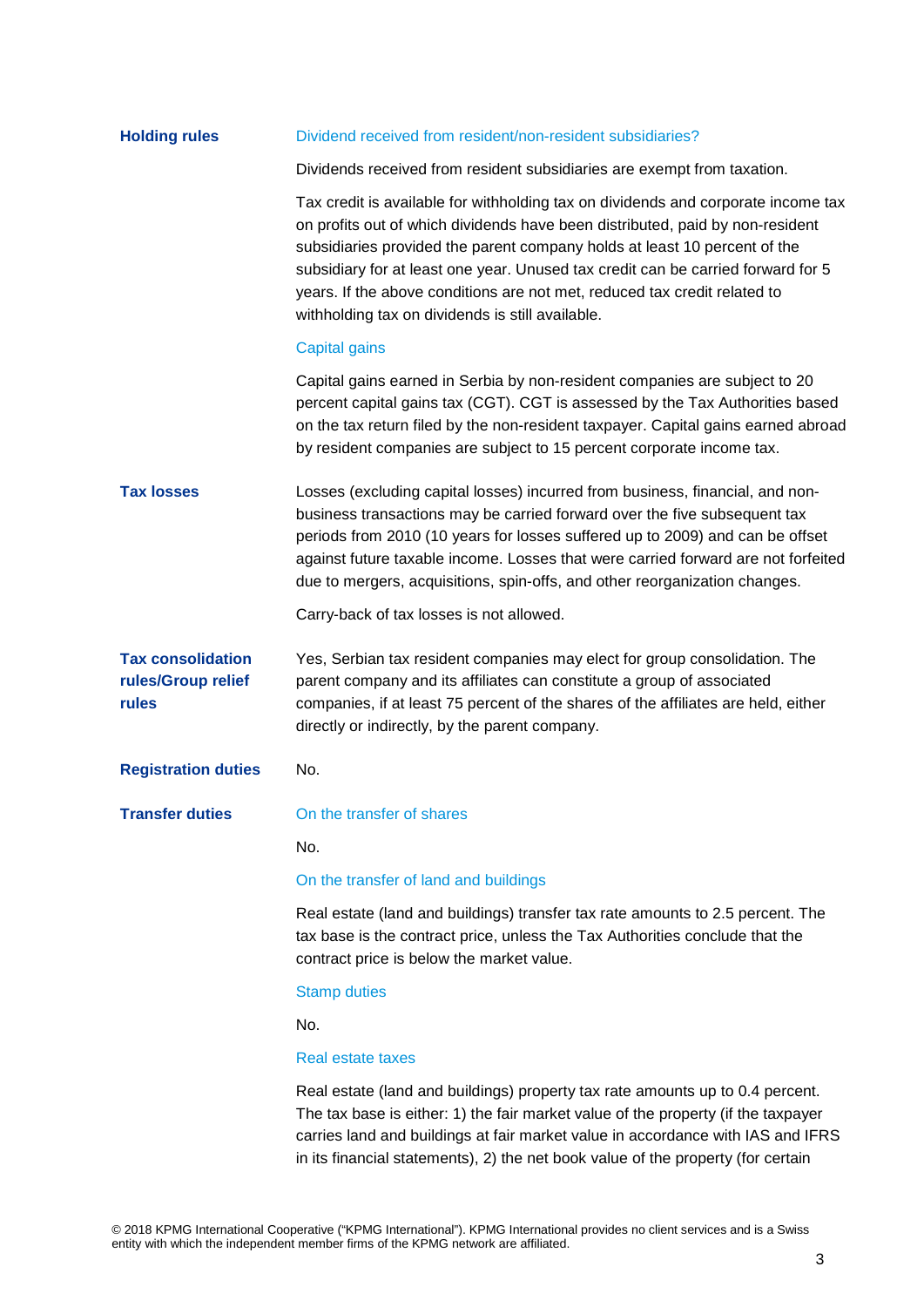types of buildings), or 3) the product of average market price per square meter as published by the local tax administration and total area of the property.

# **CFC rules** No.

#### **Transfer pricing rules** General transfer pricing rules

Taxpayers are required to separately disclose in their tax balances the value of transactions with related parties. Transfers should be disclosed in transfer pricing documentation. The net positive difference between the price determined by applying the arm's length principle and the taxpayer's transfer price is included in the tax base. There are six methods for determining the arm's length price (based on OECD methodology) that are authorized by the Serbian legislator: comparable uncontrolled price method, cost plus method, resale price method, transactional net margin method, profit split method and any other method, should it prove that any of the above methods cannot be applied.

# Documentation requirement?

Taxpayers are required to prepare and file transfer pricing documentation (a TP study) along with their tax returns.

**Thin capitalization rules** Yes: 10:1 debt-to-equity ratio for banks and financial leasing companies and 4:1 debt-to-equity ratio for other companies.

**General Anti-Avoidance rules**  General anti-avoidance rule is represented by the 'substance over form' principle.

**Specific Anti-Avoidance rules/Anti**  In addition to thin capitalization and transfer pricing rules, there are no other specific anti-avoidance rules applicable in a cross-border context.

**Treaty Shopping Provisions/Anti-Hybrid rules**

**(GAAR)**

**Advance Ruling system** No.

**IP/R&D incentives** No.

**Other incentives** A 10-year tax holiday in proportion to the value of qualifying non-current assets to total non-current assets. In order to qualify, entities must invest at least 1 billion RSD in non-current assets and additionally employ more than 100 employees for an indefinite period of time.

# **VAT** The standard rate is 20 percent, and the reduced rate is 10 percent.

#### **Other relevant points of attention** No.

Source: Serbian tax law and local tax administration guidelines, updated 2017.